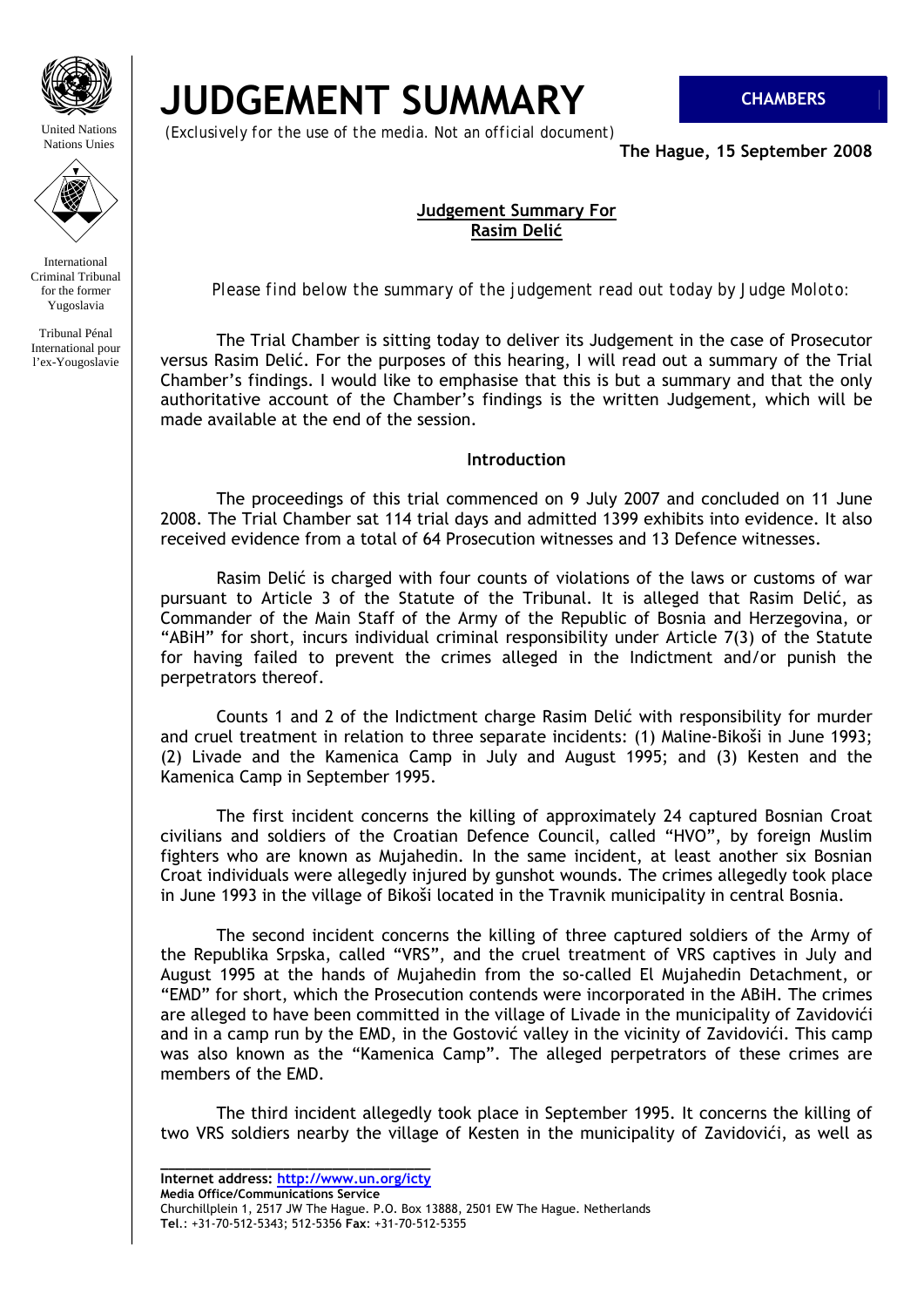the cruel treatment and the killing of approximately 52 VRS captured soldiers, the killing of an elderly Serb man and the cruel treatment of 10 VRS captured soldiers in the Kamenica Camp. Again, the alleged perpetrators were soldiers of the EMD.

 Under Counts 3 and 4, Rasim Delić is charged with individual criminal responsibility for the crimes of rape and cruel treatment. Those crimes allegedly took place in September 1995, and involved three Bosnian Serb women who were detained at the Kamenica Camp. In its Judgement of Acquittal of 26 February 2008, the Trial Chamber held that Rasim Delić had no case to answer in respect of rape under Count 3. Thus, in relation to the events involving the three women, Rasim Delić remains only charged with cruel treatment under Count 4.

### **Background**

 The Trial Chamber will now give a brief summary of the background to the events relevant to this case. The events alleged in the Indictment took place against the background of the break-up of the former Socialist Federal Republic of Yugoslavia. In April 1992, an armed conflict broke out in Bosnia and Herzegovina between Serb forces and forces of the Republic of Bosnia and Herzegovina.

 In the summer of 1992, the first foreign Mujahedin arrived in the areas of Travnik and Zenica in central Bosnia, mainly with the view to supporting the military struggle against the Bosnian Muslims' adversaries. They settled in various locations without forming a homogeneous entity. A number of different groups comprising foreign and/or Bosnian Mujahedin were active in central Bosnia between 1993 and 1995. In particular, as of late 1992 or early 1993, a group of foreign Mujahedin established a camp in a location called Polianice, a few hundred metres from the village of Mehurići in the Travnik municipality. Notwithstanding instances of participation in combat alongside each other, it appears that the different groups of Mujahedin were anxious to maintain their distinct identities.

 The presence of foreign fighters in central Bosnia and their participation in the war effort did not go unnoticed by the ABiH 3rd Corps and the ABiH Main Staff in Sarajevo. According to a report from mid-1993, those foreigners displayed "conduct that was not befitting that of members of the Army of Bosnia and Herzegovina". On 18 June 1993, the issue of "soldiers from foreign countries" was discussed at a meeting within the ABiH Main Staff. The attendants of the meeting proposed to Rasim Delić, who had been appointed Commander of the Main Staff on 8 June 1993, that those "foreign citizens" should either be sent back to where they had come from, or organised into a unit within the ABiH. On 23 July 1993, Rasim Delić issued a written authorisation to Sakib Mahmuljin, then a member of the 3rd Corps Command, to enter into negotiations with representatives of the "Mujahedin unit from Zenica" on the issues of: (1) including the Mujahedin unit in the ABiH, (2) their use "in joint struggle against the Chetniks" and (3) the manner of their resubordination to the 3rd Corps Command. On 12 August 1993, the Commander of the 3rd Corps, Enver Hadžihasanović, submitted a written proposal to the Main Staff in Sarajevo which provided for the organisation of all foreign volunteers in the 3rd Corps' area of responsibility into a detachment within the ABiH. On the following day, 13 August 1993, Rasim Delić signed an order authorising the formation of a detachment named "El Mujahedin". Following its establishment, the EMD significantly grew in size and by 1995 it comprised approximately 1,000 fighters.

 Throughout 1993, the ABiH fought on several fronts against both the VRS and the HVO. As a result, central Bosnia remained effectively isolated from the outside world with serious humanitarian consequences for the local civilian population. The hostilities between the ABiH and the HVO came to an end with the so-called Washington Agreement of 18 March 1994. In the summer of 1995, the ABiH intensified military activities in the so-called "Vozuća pocket" in central Bosnia, which was held by Serb forces. In September 1995, the ABiH launched two successful operations called "Uragan" and "Farz", which resulted in VRS forces being driven out of the Vozuća pocket. The EMD played an important role in the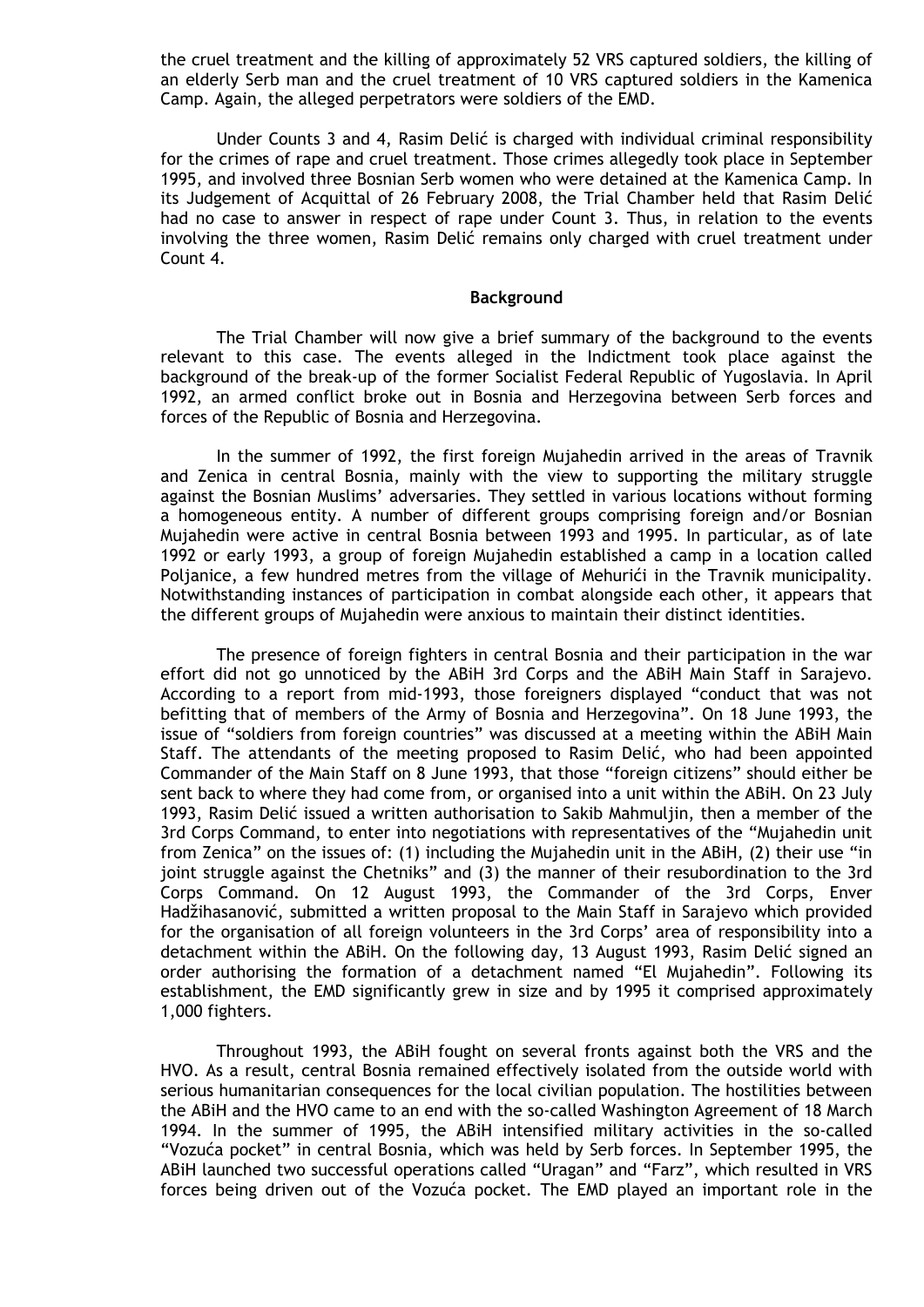success of these operations. The General Framework Agreement for Peace in Bosnia and Herzegovina, also known as the "Dayton Agreement", was signed on 14 December 1995 and finally brought an end to the conflict.

#### Crimes Charged in the Indictment

The Trial Chamber will now turn to the crimes alleged in the Indictment.

#### Maline-Bikoši in June 1993

 The events of 8 June 1993 in Maline-Bikoši unfolded in the context of an offensive launched by ABiH forces in the Bila Valley against the HVO. The evidence shows that on and around that day, different groups of Mujahedin, including the one from the Poljanice Camp near Mehurići, and "Abu Hamza's group" based in Guča Gora or the "Turkish Guerrilla" from Zenica, were also engaged in the fighting at various locations in the Bila Valley.

 After taking control of the village of Maline in the morning of 8 June 1993, ABiH soldiers escorted captured Bosnian Croat civilians and HVO soldiers from Maline towards Mehurići in separate groups. Before reaching Mehurići, on their way through Poljanice, these groups were intercepted by armed foreign and Bosnian Mujahedin. The Mujahedin forcibly seized approximately 30 individuals from these groups, including some wounded soldiers, and ordered them to walk back in the direction of Bikoši.

 On the way to Bikoši, a lady named Ana Pranješ, who had been joined to the group of captives at one point, was harassed by two foreign Mujahedin and was eventually killed by a volley of gunfire. Ana Pranješ wore a Red Cross armband. When the group reached Bikoši, another captive was shot dead when he attempted to flee. Shortly thereafter, one of the captives started screaming in an epileptic fit. The Mujahedin reacted by opening fire at the entire group. Eventually, 24 individuals were killed, and at a minimum five individuals were seriously injured by gunfire. The Trial Chamber found that the Prosecution had established beyond reasonable doubt the elements of murder and cruel treatment, as violations of the laws or customs of war, under Counts 1 and 2.

 With respect to the identification of the Mujahedin perpetrators, the evidence is not clear as to which particular unit or group they belonged. The Trial Chamber took into account several factors to determine the identity of the perpetrators and, for reasons detailed in the written Judgement, reached the conclusion that it was not established beyond reasonable doubt that the perpetrators were Mujahedin from the Poljanice Camp.

#### Livade and the Kamenica Camp in July 1995

 The Trial Chamber will now turn to the events in Livade and the Kamenica Camp in July and August 1995. On 21 July 1995, following a military operation in the "Vozuća pocket" called "Operation Proljeće II", Mujahedin captured 12 VRS members, including a doctor and a paramedic, and detained them in a two-storey house in Livade for the next two days. For the reasons set out in the written Judgement, the Trial Chamber was satisfied that the 12 detainees had been held in the custody of the EMD.

 On two occasions on 21 July 1995, one of the Mujahedin brought to the detainees' room a severed head from which fresh blood was gushing. These two severed heads belonged to Momir Mitrović and Predrag Knežević. While the detainees did not witness the killing of Momir Mitrović and Predrag Knežević, the Trial Chamber was satisfied, for the reasons set out in the Judgement, that these men had been intentionally killed by the EMD members. The Trial Chamber found that the Prosecution had established beyond reasonable doubt the elements of murder as a violation of the laws or customs of war under Count 1.

 Between 21 and 23 July 1995, members of the EMD restrained the 12 VRS detainees in uncomfortable positions, and subjected them to various kinds of maltreatment, including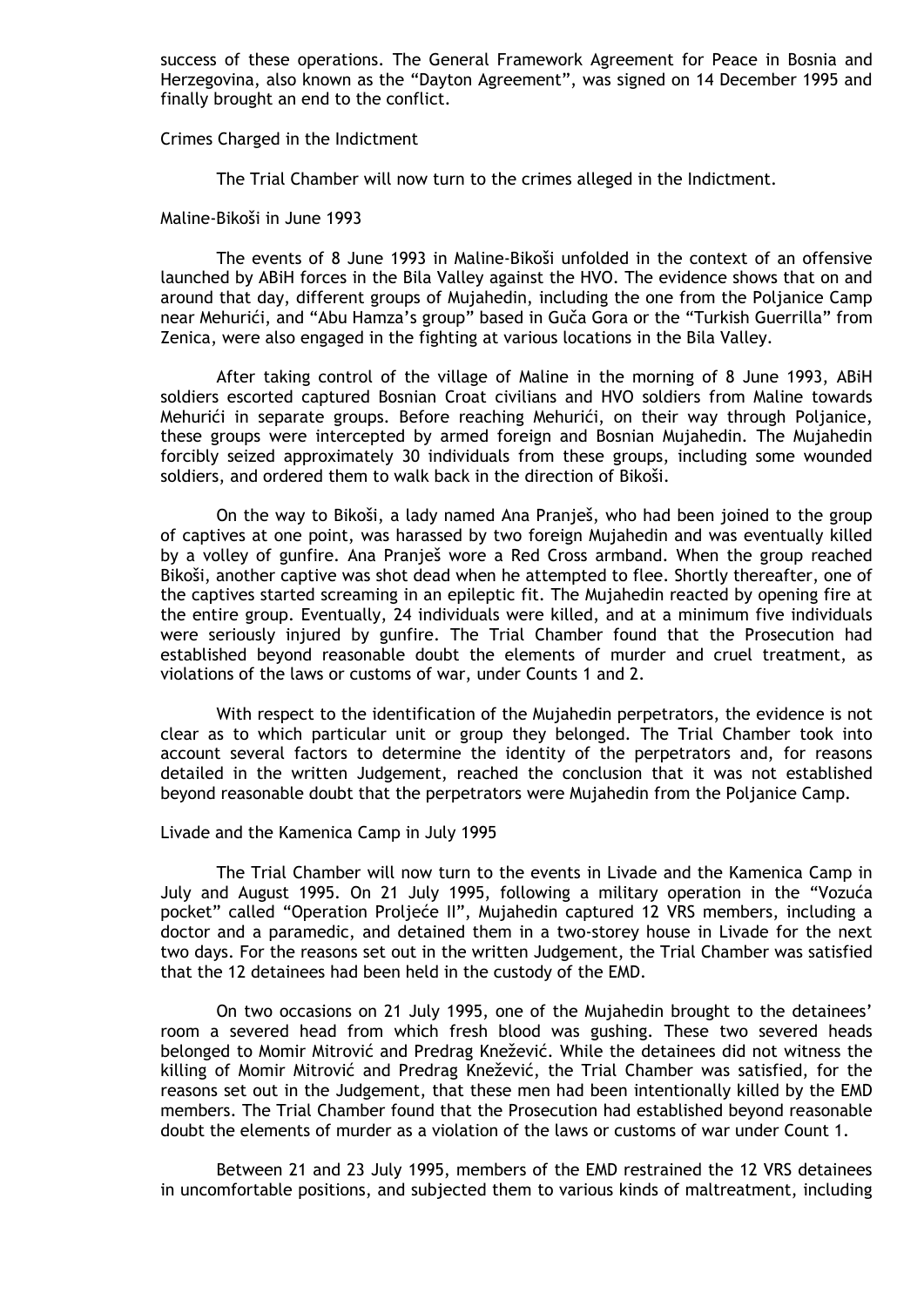beatings and the display of the freshly severed heads of Momir Mitrović and Predrag Knežević. The Trial Chamber found that this treatment had caused the detainees serious mental and physical suffering, as well as injury, and also amounts to serious attacks on human dignity. The Trial Chamber therefore found that the Prosecution had established beyond reasonable doubt the elements of cruel treatment as a violation of the laws or customs of war under Count 2.

 On 23 July 1995, the Mujahedin transferred the 12 VRS detainees from Livade to the Kamenica Camp, where they were detained in a derelict house. On the night of that day, a Mujahedin fired a shot in cold blood at one of the detainees, Gojko Vujičić. The head of Gojko Vujičić was subsequently severed and placed on his stomach. Later on, the detainees were forced to kiss the severed head. While at the Kamenica Camp, the VRS detainees were subjected to various other forms of maltreatment and humiliation, including severe beatings and the infliction of electric shocks. On 24 August 1995, they were transferred to the Zenica KP Dom facility. The Trial Chamber was satisfied that in relation to the killing of Gojko Vujičić, the Prosecution had established beyond reasonable doubt the elements of murder as a violation of the laws or customs of war under Count 1. In relation to the 12 VRS detainees, the Trial Chamber was satisfied that the Prosecution had established elements of cruel treatment as a violation of the laws or customs of war under Count 2.

Kesten and the Kamenica Camp in September 1995

 The Trial Chamber will now turn to the events in Kesten and the Kamenica Camp in September 1995.

In the afternoon of 11 September 1995, a day after Operations Uragan and Farz were launched, soldiers from the 5th Battalion of the ABiH 328th Brigade and Mujahedin captured approximately 60 Bosnian Serb soldiers and civilians, including three women —DRW-1, DRW-2 and DRW-3—, in the vicinity of the village of Kesten. The captives were ordered to walk in a column towards Kesten. On the way, two captives, Milenko Stanić and Živinko Todorović were shot. The Trial Chamber found that an EMD member had killed Milenko Stanić, and that the Prosecution had established beyond reasonable doubt the elements of murder as a violation of the laws or customs of war under Count 1. However, the Trial Chamber found that the Prosecution had not proved beyond reasonable doubt that Živinko Todorović had been killed by a soldier of the EMD, as alleged in the Indictment.

 The Mujahedin and ABiH soldiers then took 52 VRS soldiers to a hall in Kesten. At the hall, ABiH soldiers of the 5th Battalion of the 328th Brigade guarded the detainees. At a certain point, approximately 20 armed Mujahedin barged into the hall, and seized the detainees from the ABiH soldiers at gunpoint. The detainees were transported on two trucks to the Kamenica Camp.

 At the Kamenica Camp, some or all of the 52 detainees were incarcerated on two floors of a derelict house. Circumstantial evidence, including exhumation evidence, indicates that those 52 detainees were eventually killed. In light of the evidence as a whole and for the reasons detailed in the written Judgment, the Trial Chamber was satisfied that the 52 Serb men listed in Annex C to the Indictment had been intentionally killed by members of the EMD at the Kamenica Camp between 11 September 1995 and 14 December 1995. The Trial Chamber therefore held that the Prosecution had established beyond reasonable doubt the elements of murder as a violation of the laws or customs of war under Count 1. However, in light of the insufficient evidence regarding the cruel treatment of the detainees, the Trial Chamber found that in relation to the 52 detainees, the Prosecution had not proved beyond reasonable doubt the elements of cruel treatment as a violation of the laws or customs of war under Count 2.

 On or about 17 September 1995, a new group of ten Bosnian Serb captives arrived at the Kamenica Camp and were detained on the ground floor in the derelict house. EMD members subjected them routinely to maltreatment amounting to serious mental and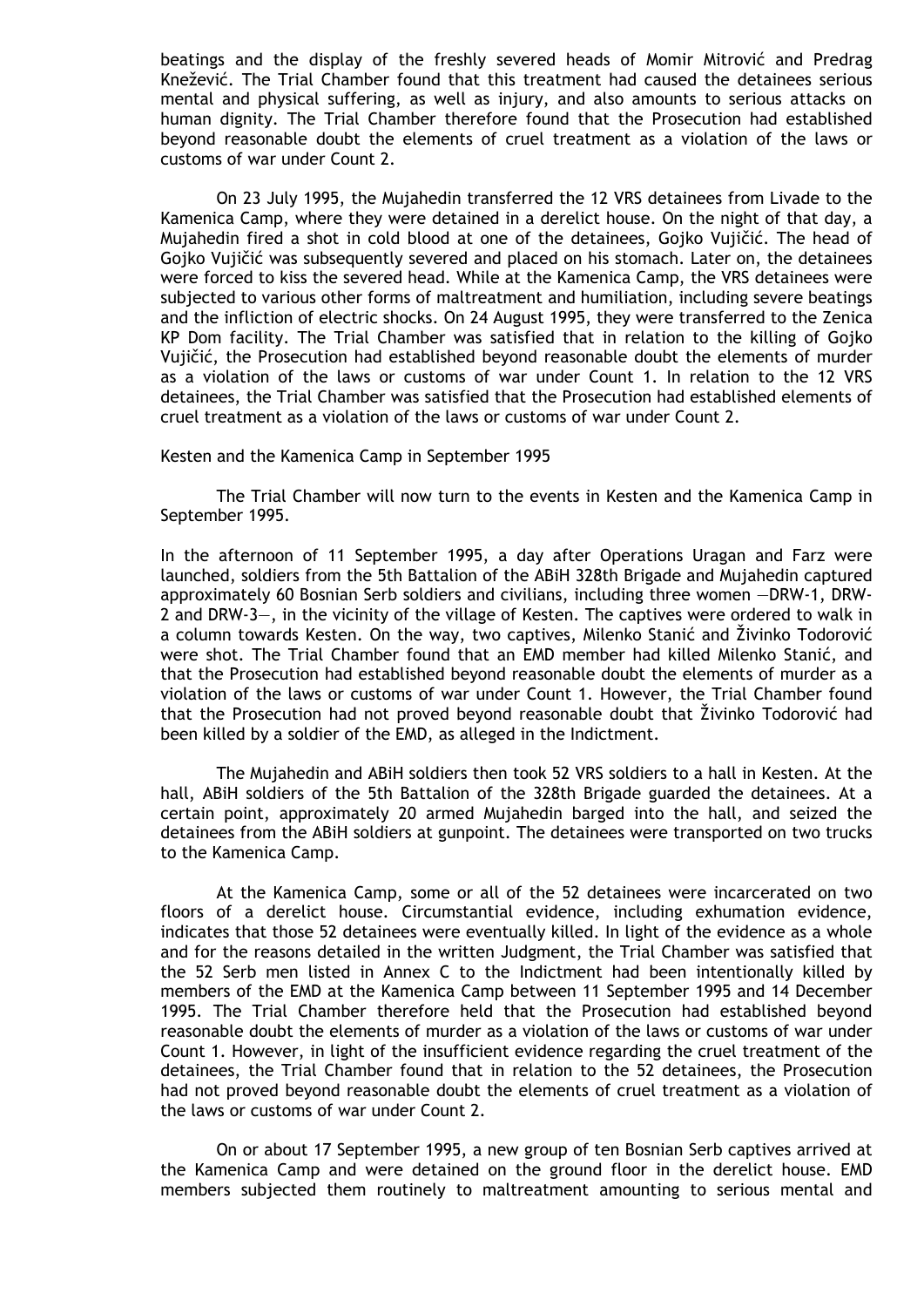physical suffering, including beatings and the infliction of electric shocks. Furthermore, Nenad Jović, who had been brought to the Kamenica Camp several days after 17 September, died either as a result of beatings or of drinking unsuitable water, or a combination of both in conjunction with the conditions of detention at the Kamenica Camp. As regards Nenad Jović, the Trial Chamber was satisfied that the Prosecution had proved beyond reasonable doubt the elements of murder as a violation of the laws or customs of war under Count 1. The Trial Chamber further found that the Prosecution had proved beyond reasonable doubt, in relation to the ten detainees listed in Annex D to the Indictment, the elements of cruel treatment as a violation of the laws or customs of war under Count 2.

 In relation to Count 4, the Trial Chamber made the following findings. On 11 September 1995, the three Bosnian Serb women  $-$  DRW-1, DRW-2 and DRW-3  $-$  were brought to the Kamenica Camp independently of the 52 VRS soldiers mentioned above. The women were detained at the Kamenica Camp in a wooden shed and routinely subjected by EMD members to acts amounting to serious mental and physical suffering, including beatings, as well as the infliction of electric shocks. The Trial Chamber therefore found that the Prosecution had proved beyond reasonable doubt the elements of cruel treatment as a violation of the laws or customs of war under Count 4.

#### Individual Criminal Responsibility

 The Trial Chamber will now discuss whether Rasim Delić can be held responsible under Article 7(3) for not having prevented the crimes described above and/or punished the perpetrators thereof. The Trial Chamber will thus examine whether (1) there existed a superior-subordinate relationship between Rasim Delić and the said perpetrators; (2) Rasim Delić knew or had reason to know about the commission of these crimes and, if so, (3) whether he took any necessary and reasonable measures to prevent or punish the crimes in question.

#### Superior-Subordinate Relationship

 As regards the existence of a superior-subordinate relationship between Rasim Delić and the perpetrators of the crimes in Bikoši in 1993, the Trial Chamber recalled its earlier finding that it was not proved beyond reasonable doubt that the perpetrators, as alleged by the Prosecution, had been Mujahedin of the Poljanice group. The Trial Chamber, nonetheless, examined the Prosecution's contention that on 8 June 1993, the Poljanice Mujahedin had been de facto subordinated to the 3rd Corps. In this regard, the Trial Chamber noted that there is no specific evidence concerning orders received by the Poljanice Mujahedin from units of the ABiH. In particular, the evidence only shows that on 8 June 1993, Mujahedin from the Poljanice Camp engaged in the fighting against the HVO in the Bila Valley simultaneously as units of the ABiH. Furthermore, while the evidence shows that the Mujahedin from the Poljanice Camp and the ABiH soldiers were aware of each other's presence, the evidence is unclear whether the two groups were acting in concert. Thus, the Trial Chamber was not satisfied that the Poljanice Mujahedin had been de facto subordinated to Rasim Delić.

 In relation to the Mujahedin groups in general, the Trial Chamber was also not satisfied that these groups had been de facto subordinated to Rasim Delić. It found that the relationship between any groups of foreign Mujahedin and the ABiH at that time was appropriately characterised as cooperation between separate and independent military entities, rather than subordination of the Mujahedin within a single military structure.

 The Trial Chamber also found that the evidence did not establish beyond reasonable doubt that Rasim Delić was already the Commander of the ABiH Main Staff when the killings in Bikoši occurred. In this regard, the evidence shows that the incident took place at some time in the afternoon of 8 June 1993, while the RBiH Presidency elected Rasim Delić as Main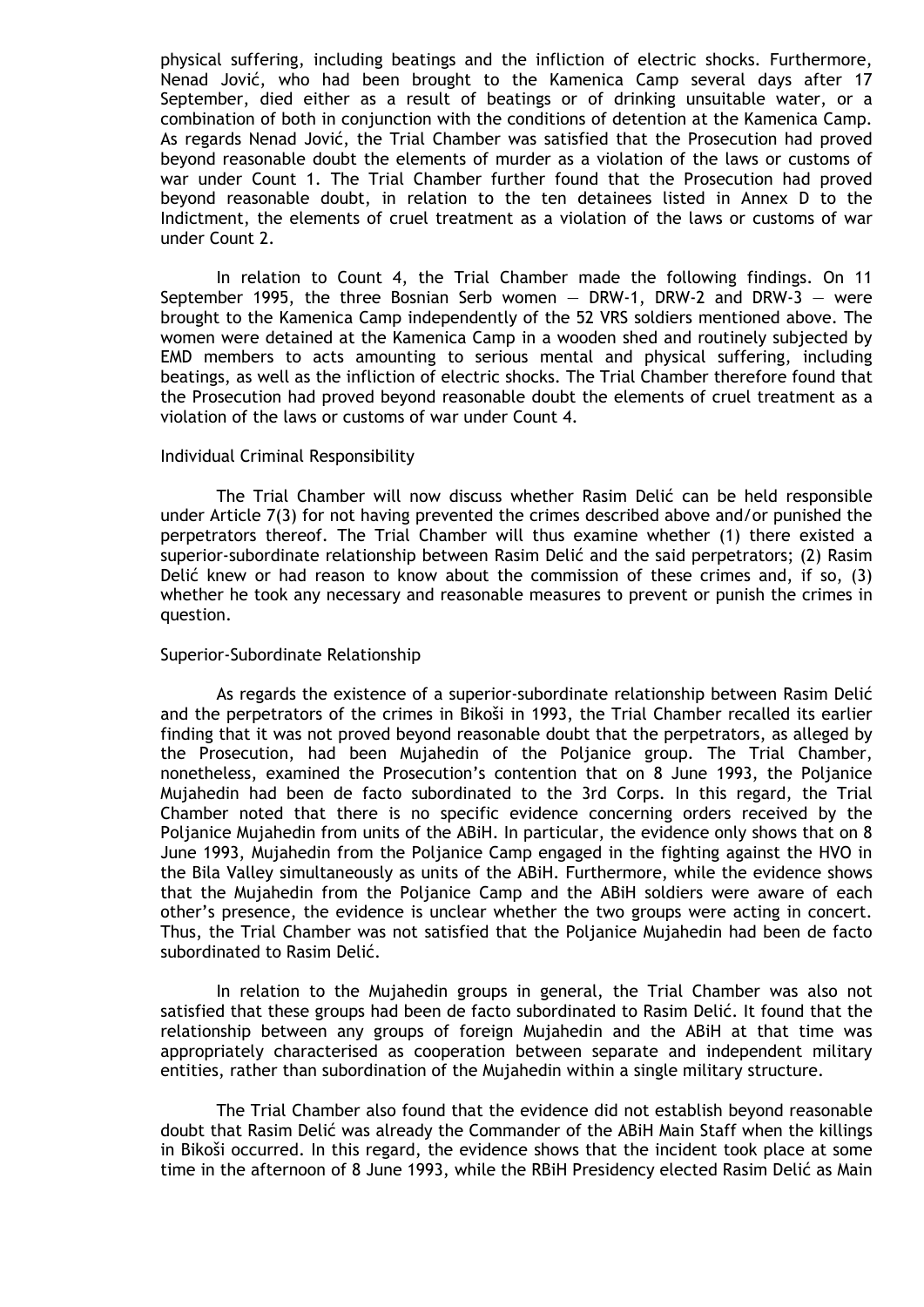Staff Commander some time after 14:00 hours. Rasim Delić did not assume this position until between 19:00 and 21:00.

 In conclusion, the Trial Chamber found that no superior-subordinate relationship had existed between Rasim Delić and the perpetrators of the killings in Bikoši on 8 June 1993. Consequently, Rasim Delić, does not incur individual criminal responsibility pursuant to Article 7(3) of the Statute for the crimes committed in Bikoši on 8 June 1993.

 Turning to the issue of whether a superior-subordinate relationship existed between Rasim Delić and the EMD members who committed the crimes between July and September 1995, the Trial Chamber recalled that the EMD had come into existence as unit of the ABiH 3rd Corps by virtue of an order of 13 August 1993 signed by Rasim Delić. The Trial Chamber was satisfied that from the time of its establishment in August 1993 until its disbandment in December 1995, the EMD had been a unit *de jure* subordinated to the ABiH 3rd Corps or to one of the units that had been subordinated in turn to the ABiH 3rd Corps. Since Rasim Delić was the *de jure* superior of the 3rd Corps, it follows that the EMD was *de jure* subordinated to Rasim Delić.

 The Trial Chamber was then confronted with one of the salient questions in this case, namely, whether the EMD had been "under the command and effective control" of Rasim Delić, as alleged in the Indictment. In this regard, the Chamber examined a number of different indicators which it considered suitable to determine whether effective control in this particular case existed. These indicators are spelled out in the written judgement and include, *inter alia*, EMD compliance with different ABiH orders, the participation of the EMD in ABiH combat operations, the mutual assistance and relationship between ABiH and EMD, the procedure of reporting followed by the EMD, the EMD's relationship with authorities outside the ABiH, the ability to investigate and punish EMD members, appointments and promotions of, and awards to EMD members by the ABiH and finally, the disbandment of the EMD.

 Based on these indicators, the Majority of the Trial Chamber, Judge Moloto dissenting, found that the structure, organisation and command and control within the ABiH had improved significantly from the time when Rasim Delić had been appointed as Commander of the Main Staff on 8 June 1993 until the EMD had been disbanded in December 1995 at the end of the armed conflict in Bosnia and Herzegovina. In the Majority's view, when the crimes were committed in Livade and Kamenica in July and September 1995, Rasim Delić was in a consolidated position which enabled him to enforce his decisions upon his subordinates, including the EMD and its members.

 During Operation Farz, which was conducted under the overall command and control of Rasim Delić, the EMD breached combat orders by failing to hand over enemy captives. These captives ended up being subjected to the crimes committed by members of the EMD in July, August and September 1995. ABiH officers were denied access to these detainees during their detention at the Kamenica Camp. Several witnesses testified that, in their view, nothing could be done to discipline the EMD since coercive measures would have entailed a violent conflict with the EMD, but this position is not borne out by facts adduced in the evidence. However, rather than saying that nothing could be done to oppose undisciplined behavior of EMD members, the Majority found that in fact nothing was done or even attempted to be done, in particular in connection with the alleged violations of international humanitarian law during the detention of enemy soldiers and civilians by the EMD. In this regard, the Majority recalled that foreign members of the EMD had been subject to criminal proceedings in some instances of illegal behaviour, although not for violations of international humanitarian law. In the Majority's view, this confirms that the superior commanders did have the material ability to prevent and/or punish crimes committed by the EMD.

 For the foregoing reasons, which are spelled out more in detail in the written Judgment, the Majority, Judge Moloto dissenting, found beyond reasonable doubt that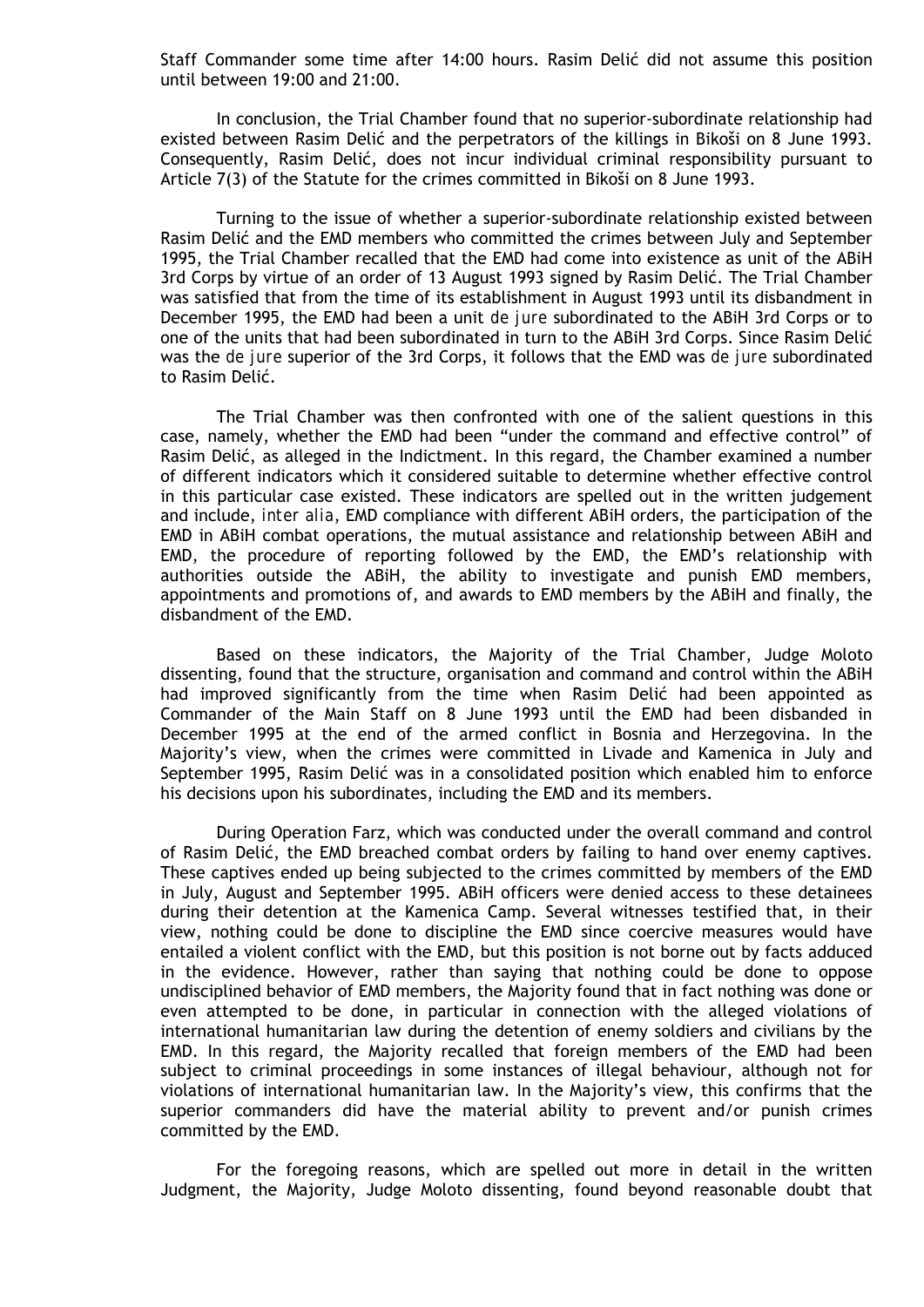Rasim Delić had effective control over the EMD in the period from July to December 1995. Consequently, the Majority was satisfied that a superior-subordinate relationship had existed between Rasim Delić and the EMD perpetrators of the crimes committed in July, August and September 1995, as charged in the Indictment.

 Judge Moloto, in his dissenting opinion, held the view that Rasim Delić did not have effective control over the EMD at any time from the time of his assumption of duties as the Commander of the Main Staff of the ABiH on 8 June 1993, until the EMD was disbanded in December 1995. He noted that the EMD throughout 1995 erratically complied with the ABiH orders and made its participation in combat contingent on certain requirements. The EMD carried out the tasks given by the ABiH only when it chose to do so. The evidence shows that the issuing of ABiH orders was preceded by an "agreement" between with the EMD, and, in Judge Moloto's view, this was inconsistent with the system of command and control.

 Judge Moloto also noted that the Majority seemed to draw Rasim Delić's effective control from the fact that he did not take measures against the EMD, while he could do so. He respectfully held that Rasim Delić's inaction only confirmed, in light of the totality of the evidence, the absence of his effective control. To this end, he recalled that, despite the fact that the ABiH, on some occasions, took investigative steps against EMD members, all attempts to punish the EMD members for their criminal behaviour inevitably failed. Therefore, Judge Moloto respectfully submitted that the Majority failed to show in practice that Rasim Delić had the material ability to punish members of the EMD.

 The Majority will now turn to the issue whether Rasim Delić had knowledge or had reason to know that the crimes of murder and cruel treatment were about to be or had been committed by members of the EMD between July and September 1995.

Knowledge/Reason to Know of the Livade/Kamenica Camp Crimes and Rasim Delić's Failure to Prevent or Punish

 As regards the crimes committed in Livade and the Kamenica Camp in July and August 1995, the evidence shows that information concerning the capture of the VRS soldiers by the EMD in July 1995 was reported to the Main Staff Security Administration. These reports formed the basis for Bulletin 137, which was sent to KM Kakanj on 22 July 1995 with the instruction to forward it to Rasim Delić. The bulletin informed Rasim Delić that VRS detainees were held by the EMD and that they did not allow anyone access to these detainees. However, it did not make any reference to crimes committed by EMD members against the detainees.

 The Majority was not satisfied that Rasim Delić had knowledge of the crimes in July and August 1995 as there is no evidence, either direct or circumstantial, from which to infer that Rasim Delić was actually aware that EMD members were about to commit or had committed such crimes. The Majority will therefore turn to the issue whether Rasim Delić "had reason to know", namely, whether he had information available that was sufficiently alarming to put him on notice of the risk that crimes might be committed by his subordinates.

 The Majority recalled that the jurisprudence of the Tribunal requires that, to establish knowledge of a superior, the relevant information only needs to have been provided or available to the superior or in his possession. It is not required that a commander actually acquainted himself with the information. For reasons detailed in the Judgement, the Majority was satisfied that the information contained in Bulletin 137 had been conveyed to Rasim Delić.

 The next question is whether Rasim Delić had additional information which would qualify the report on the capture of VRS detainees contained in Bulletin 137 as sufficiently alarming. In this regard, the Majority examined whether Rasim Delić had knowledge of subordinates' past offences and if he had failed to punish them. It therefore took into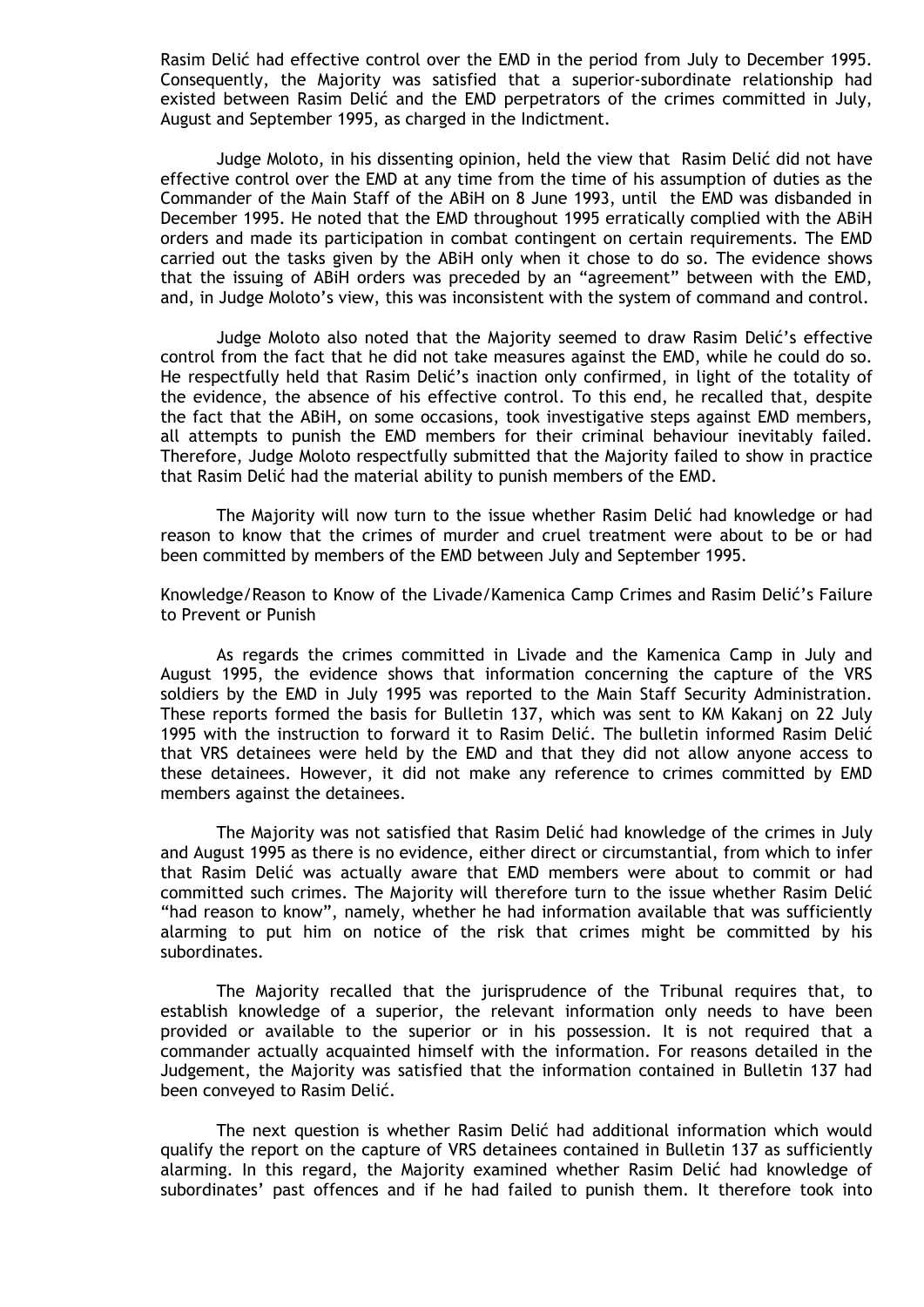account (1) the crimes in Bikoši in 1993 (2) the killing of a humanitarian worker in 1994 and (3) other instances which show the general propensity of EMD members to commit crimes.

 In relation to the crimes in Bikoši, the evidence shows that in October 1993, Rasim Delić initiated an investigation into the alleged execution of a group of Croats by Mujahedin after he was requested to do so by President Izetbegović. As result of the investigation, Rasim Delić was informed that 25 Bosnian Croat civilians died in combat activities around 8 June 1993. The Prosecution contends that the investigation was not "real" and that Rasim Delić was, in any way, personally informed of the crimes by one of his deputies in early summer 1993. The Majority dismissed the Prosecution's contention and noted that no substantiated claims regarding the killings had been brought to the attention of Rasim Delić after the investigation. In addition, even assuming that the allegations raised by the deputy would have called into question the reliability of the investigation, the information available to Rasim Delić indicated that the perpetrators of the crimes in question were "the Mujahedin" and did not allow for the conclusion that they were the men who later formed the EMD.

 It follows that his failure to conduct further enquiry into the allegations raised in 1993 cannot be considered as an indicator that Rasim Delić had sufficiently alarming information that future similar crimes could be committed by the EMD in 1995, more than two years after the Bikoši events.

 The Majority then examined whether the alleged killing of Paul Goodall, a British humanitarian worker, by members of the EMD would provide Rasim Delić with sufficiently alarming information. In early 1994, a joint military-civilian force arrested three suspects, two of whom were identified as members of the EMD. The Majority took into account the fact that Rasim Delić had been aware that adequate measures had been taken to punish the perpetrators and that no subsequent incidents of murder by EMD members had been reported to him in the following sixteen months. These circumstances, in the Majority's view, militate against his reason to know that similar crimes would be committed in July and August 1995 by the same group of subordinates.

 The Majority also examined other instances in which Rasim Delić had been informed, via bulletins sent by the Security Administration, of incidents of misconduct involving EMD members, some of which amounted to criminal offences, including physical assaults. The Majority was of the view that these incidents had called for further inquiry on the part of Rasim Delić, in particular with a view to preventing the commission of war crimes by EMD members. The Majority was therefore satisfied that the EMD's record of misdemeanours and criminal offences had constituted information which would qualify the report on the capture of enemy soldiers in Bulletin 137 as sufficiently alarming to justify his immediate intervention to determine whether the EMD was about to commit or had committed crimes in July and August 1995. In failing to conduct any enquiry, Rasim Delić accepted the risk of the commission of those crimes. In particular, in light of the entire evidence, the Majority was satisfied beyond reasonable doubt that Rasim Delić had reason to know that members of the EMD were about to commit or had committed the crime of cruel treatment against these detainees. However, as explained in more detail in the Judgement, the Majority found that the information available to Rasim Delić about the propensity of EMD members to commit crimes had not been sufficiently alarming to put him on notice that the crime of murder might be committed by such members.

 The Majority also found that Rasim Delić had failed to take the necessary and reasonable measures to prevent the crimes in July and August 1995 and, after the commission of those crimes, to punish the perpetrators thereof. In this regard, the Majority was satisfied that there is no evidence to indicate that Rasim Delić had reacted in any way to the information contained in Bulletin 137 of 22 July 1995 about the capture of VRS soldiers by the EMD. Nor is there any other piece of evidence which would suggest that Rasim Delić attempted to find out more about the fate of the detainees in the custody of the EMD.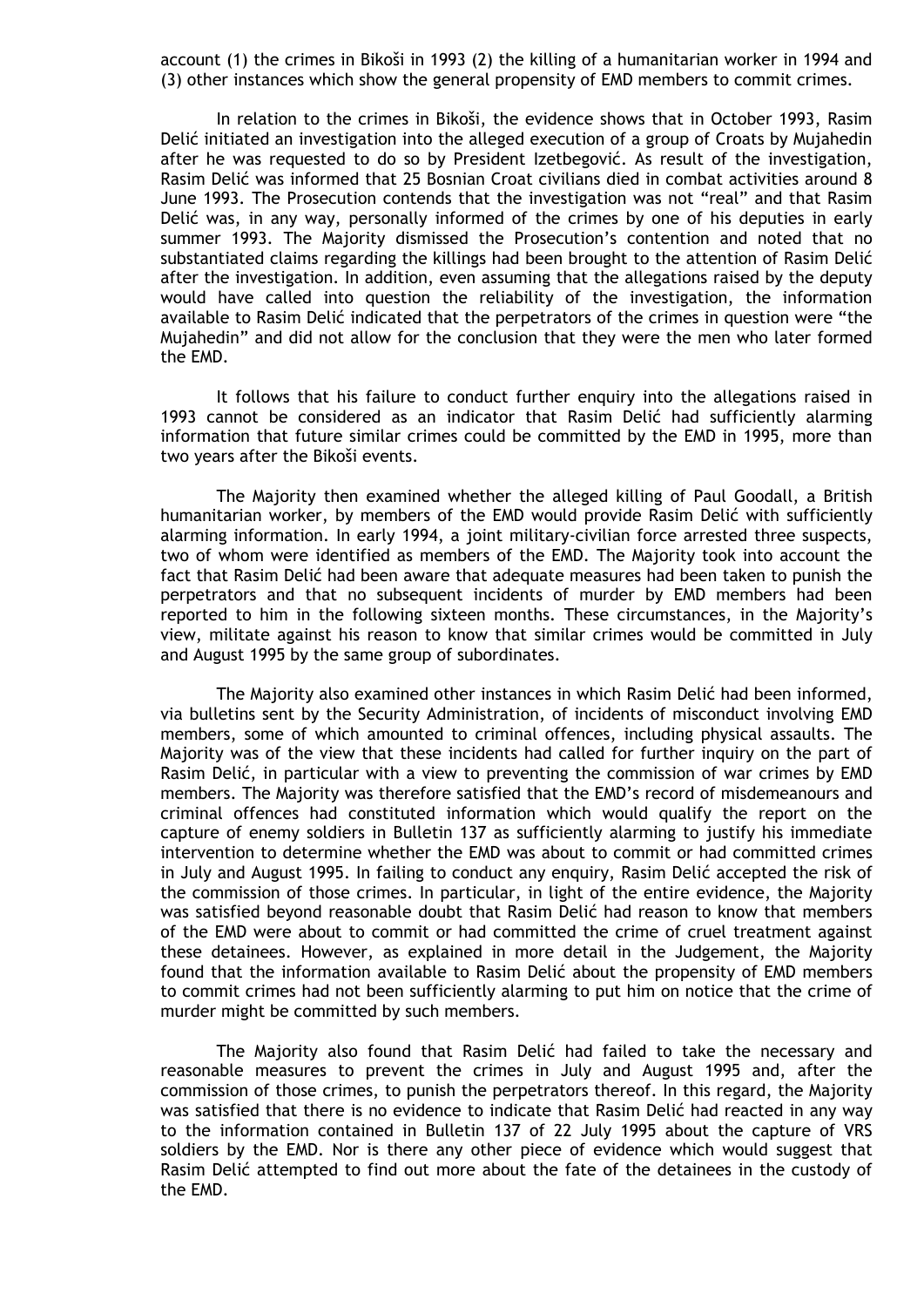Knowledge/Reason to Know of the Kesten/Kamenica Camp Crimes and Rasim Delić's Failure to Prevent or Punish

 As regards the crimes committed in Kesten and the Kamenica Camp in September 1995 by EMD members, the evidence shows that the Main Staff Security Administration received a report from the Security Service of the 3rd Corps on 16 September 1995. This report forwarded an intercepted fax of the EMD stating that "the Mujahedin gained ground and entered a group of Serbian villages, and took 60 prisoners after the killing." However, this information was not included in the bulletins sent to Rasim Delić. Rather, the report of 16 September 1995 was eventually deposited with the Counter-Intelligence Department of the Security Administration. There is no evidence that Rasim Delić had information in his possession that the EMD had taken captives, much less that any crimes were committed against them. Contrary to the Prosecution's contention, the Majority was not satisfied that the Security Administration of the Main Staff, or any other source had informed Rasim Delić of the capture and killing of the captives. The Majority noted that, unlike the bulletins which had been provided specifically to Rasim Delić, there is no evidence that information in the possession of the 3rd Corps and two articles published in ABiH gazettes was available to Rasim Delić, or that the information contained therein was brought to his attention.

 Finally, the Majority examined a number of bulletins received by Rasim Delić during the period from August to September 1995 containing information on criminal behaviour of EMD members. However, the Majority found that, in the absence of evidence that Rasim Delić had known that Bosnian Serb soldiers and civilians were detained by the EMD, the information contained in the bulletins alone was insufficiently alarming to put him on notice of the risk of the crimes committed in Kesten and the Kamenica Camp in September 1995. The Majority found that it could not be concluded beyond reasonable doubt that Rasim Delić had reason to know that the EMD was about to commit or had committed the crimes of murder and cruel treatment against Bosnian Serb soldiers and civilians in Kesten and the Kamenica Camp in September 1995.

 To sum up, the Majority only found beyond reasonable doubt that Rasim Delić, as a superior, had reason to know of the crime of cruel treatment committed by EMD members against 12 VRS detainees and had failed to prevent and punish this crime. Rasim Delić, therefore, incurs individual criminal responsibility for the crime of cruel treatment under Article 7(3) of the Statute.

#### **Sentencing**

The Majority will now turn to the matter of sentencing.

 In relation to the gravity of the crimes, the Majority, *inter alia*, recalled the appallingly brutal nature of the acts of mistreatment against the 12 VRS soldiers, which had lasted more than one month, and the physical and mental suffering that the victims had endured while subjected to such abysmal treatment during their detention in Livade and the Kamenica Camp. The Majority also noted that the victims had been detained under strict guard of the EMD. This situation rendered the victims particularly vulnerable. The Majority was also mindful that it had found Rasim Delić to have had imputed knowledge of these crimes, as opposed to actual knowledge.

 The Prosecution submits that the fact that Rasim Delić held "the highest military position" in the ABiH must be considered as an aggravating circumstance. The Majority, however, recalled the Appeals Chamber's holding that "in the context of a conviction under Article 7(3) of the Statute, use of the superior's position of authority as an aggravating circumstance would be inappropriate since it is itself an element of criminal liability." It is the superior's abuse of authority that may be taken into consideration. In this case, there is no evidence suggesting that Rasim Delić abused his authority.